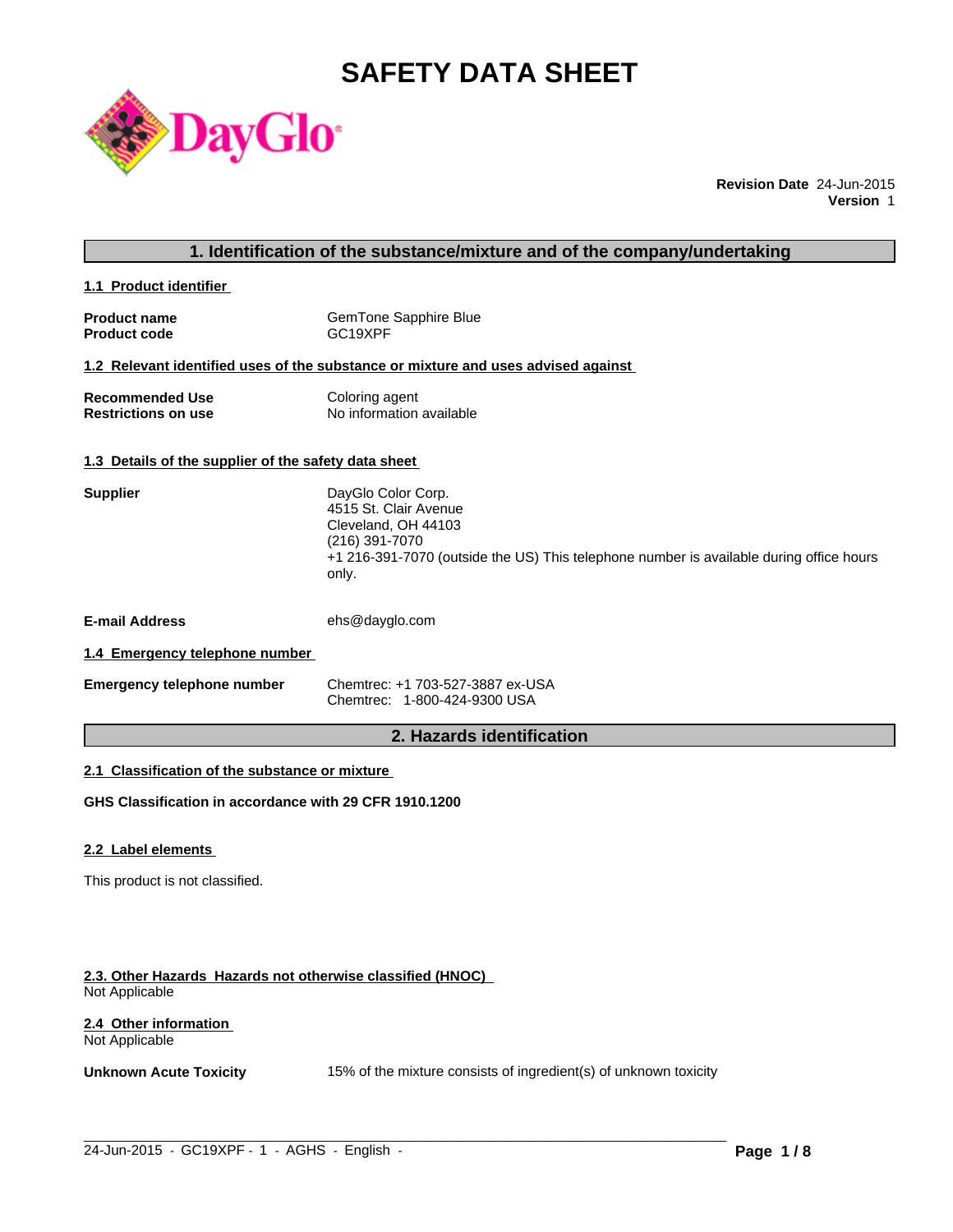# **3. Composition/Information on Ingredients**

 $\overline{\phantom{a}}$  ,  $\overline{\phantom{a}}$  ,  $\overline{\phantom{a}}$  ,  $\overline{\phantom{a}}$  ,  $\overline{\phantom{a}}$  ,  $\overline{\phantom{a}}$  ,  $\overline{\phantom{a}}$  ,  $\overline{\phantom{a}}$  ,  $\overline{\phantom{a}}$  ,  $\overline{\phantom{a}}$  ,  $\overline{\phantom{a}}$  ,  $\overline{\phantom{a}}$  ,  $\overline{\phantom{a}}$  ,  $\overline{\phantom{a}}$  ,  $\overline{\phantom{a}}$  ,  $\overline{\phantom{a}}$ 

#### **Substance**

This material is not considered hazardous by the OSHA Hazard Communication Standard (29 CFR 1910.1200).

| Chem<br>Name<br>nical                   | $\Lambda$ C<br><b>CAS-No</b> | <br>$\sim$ 0/<br>Weint<br>, , |
|-----------------------------------------|------------------------------|-------------------------------|
| → Blue …<br>$\mathbf{r}$<br>uner:<br>◡… | ٠л.                          |                               |

.

|                                                                   | 4. First aid measures                                                                                                                                                                                                   |  |  |  |  |  |
|-------------------------------------------------------------------|-------------------------------------------------------------------------------------------------------------------------------------------------------------------------------------------------------------------------|--|--|--|--|--|
| <b>Description of first-aid measures</b><br>4.1                   |                                                                                                                                                                                                                         |  |  |  |  |  |
| <b>General advice</b>                                             | No information available.                                                                                                                                                                                               |  |  |  |  |  |
| Eye contact                                                       | Immediately flush with plenty of water. After initial flushing, remove any contact lenses and<br>continue flushing for at least 15 minutes. Keep eye wide open while rinsing. If symptoms<br>persist, call a physician. |  |  |  |  |  |
| <b>Skin contact</b>                                               | Immediate medical attention is not required. Wash off with soap and water.                                                                                                                                              |  |  |  |  |  |
| <b>Inhalation</b>                                                 | Immediate medical attention is not required. Move to fresh air.                                                                                                                                                         |  |  |  |  |  |
| Ingestion                                                         | Do NOT induce vomiting. Drink plenty of water. Consult a physician.                                                                                                                                                     |  |  |  |  |  |
| 4.2 Most important symptoms and effects, both acute and delayed   |                                                                                                                                                                                                                         |  |  |  |  |  |
| <b>Symptoms</b>                                                   | See Section 2.2, Label Elements and/or Section 11, Toxicological effects.                                                                                                                                               |  |  |  |  |  |
|                                                                   | 4.3 Recommendations for immediate medical care and/or special treatment                                                                                                                                                 |  |  |  |  |  |
| Notes to physician                                                | Treat symptomatically.                                                                                                                                                                                                  |  |  |  |  |  |
|                                                                   | 5. Fire-Fighting Measures                                                                                                                                                                                               |  |  |  |  |  |
| 5.1 Extinguishing media                                           |                                                                                                                                                                                                                         |  |  |  |  |  |
| Suitable extinguishing media                                      | Use extinguishing measures that are appropriate to local circumstances and the surrounding environment                                                                                                                  |  |  |  |  |  |
| <b>Unsuitable Extinguishing Media</b>                             | None.                                                                                                                                                                                                                   |  |  |  |  |  |
| 5.2 Specific hazards arising from the substance or mixture        |                                                                                                                                                                                                                         |  |  |  |  |  |
| <b>Special Hazard</b><br>None known based on information supplied |                                                                                                                                                                                                                         |  |  |  |  |  |
| <b>Hazardous Combustion Products</b>                              | Carbon oxides. Nitrogen oxides (NOx).                                                                                                                                                                                   |  |  |  |  |  |
| <b>Explosion Data</b><br>Sensitivity to Mechanical Impact None.   | Sensitivity to Static Discharge Fine dust dispersed in air, in sufficient concentrations, and in the presence of an ignition<br>source is a potential dust explosion hazard.                                            |  |  |  |  |  |
| 5.3 Advice for firefighters                                       |                                                                                                                                                                                                                         |  |  |  |  |  |
| protective gear.                                                  | As in any fire, wear self-contained breathing apparatus pressure-demand, MSHA/NIOSH (approved or equivalent) and full                                                                                                   |  |  |  |  |  |
|                                                                   | <b>6. Accidental Release Measures</b>                                                                                                                                                                                   |  |  |  |  |  |

 $\_$  ,  $\_$  ,  $\_$  ,  $\_$  ,  $\_$  ,  $\_$  ,  $\_$  ,  $\_$  ,  $\_$  ,  $\_$  ,  $\_$  ,  $\_$  ,  $\_$  ,  $\_$  ,  $\_$  ,  $\_$  ,  $\_$  ,  $\_$  ,  $\_$  ,  $\_$  ,  $\_$  ,  $\_$  ,  $\_$  ,  $\_$  ,  $\_$  ,  $\_$  ,  $\_$  ,  $\_$  ,  $\_$  ,  $\_$  ,  $\_$  ,  $\_$  ,  $\_$  ,  $\_$  ,  $\_$  ,  $\_$  ,  $\_$  ,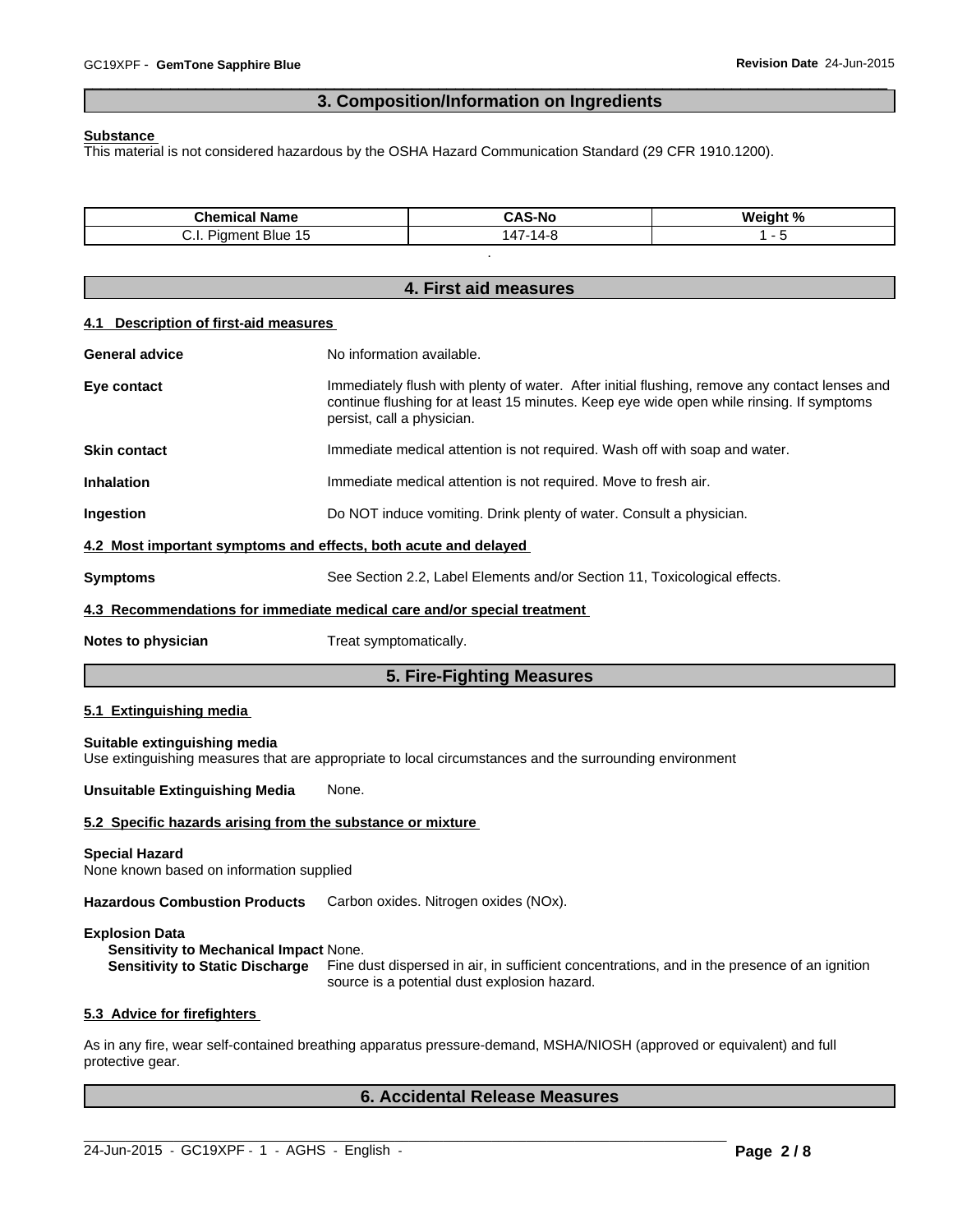#### **6.1 Personal precautions, protective equipment and emergency procedures**

Ensure adequate ventilation, especially in confined areas. Use personal protective equipment.

#### **6.2 Environmental precautions**

Dust deposits should not be allowed to accumulate on surfaces as these may form an explosive mixture if they are released into the atmosphere in sufficient concentration. Avoid dispersal of dust in the air (i.e., cleaning dusty surfaces with compressed air). Nonsparking tools should be used. Prevent product from entering drains. See Section 12 for additional Ecological information.

 $\overline{\phantom{a}}$  ,  $\overline{\phantom{a}}$  ,  $\overline{\phantom{a}}$  ,  $\overline{\phantom{a}}$  ,  $\overline{\phantom{a}}$  ,  $\overline{\phantom{a}}$  ,  $\overline{\phantom{a}}$  ,  $\overline{\phantom{a}}$  ,  $\overline{\phantom{a}}$  ,  $\overline{\phantom{a}}$  ,  $\overline{\phantom{a}}$  ,  $\overline{\phantom{a}}$  ,  $\overline{\phantom{a}}$  ,  $\overline{\phantom{a}}$  ,  $\overline{\phantom{a}}$  ,  $\overline{\phantom{a}}$ 

#### **6.3 Methods and materials for containment and cleaning up**

| <b>Methods for Containment</b> |                                                                                                                                                                                                                                                                                                                                                                                         |
|--------------------------------|-----------------------------------------------------------------------------------------------------------------------------------------------------------------------------------------------------------------------------------------------------------------------------------------------------------------------------------------------------------------------------------------|
| Methods for cleaning up        | Avoid dust formation. Take precautionary measures against static discharges. Do not dry<br>sweep dust. Wet dust with water before sweeping or use a vacuum to collect dust. Use<br>personal protective equipment. Take up mechanically and collect in suitable container for<br>disposal. Prevent product from entering drains. Keep in suitable and closed containers for<br>disposal. |

# **7. Handling and storage**

#### **7.1 Precautions for safe handling**

| Advice on safe handling   | Avoid dust formation. Take precautionary measures against static discharges. Fine dust<br>dispersed in air may ignite. Wear personal protective equipment. |  |  |  |
|---------------------------|------------------------------------------------------------------------------------------------------------------------------------------------------------|--|--|--|
| <b>Hygiene measures</b>   | Handle in accordance with good industrial hygiene and safety practice.                                                                                     |  |  |  |
|                           | 7.2 Conditions for safe storage, including any incompatibilities                                                                                           |  |  |  |
| <b>Storage Conditions</b> | Keep tightly closed in a dry and cool place.                                                                                                               |  |  |  |
| <b>Materials to Avoid</b> | No materials to be especially mentioned.                                                                                                                   |  |  |  |
|                           |                                                                                                                                                            |  |  |  |

#### **8. Exposure controls/personal protection**

#### **8.1 Occupational Exposure Limits (OEL)**

| <b>Chemical Name</b>                  | <b>ACGIH TLV</b>     | <b>OSHA PEL</b> | <b>British Columbia</b> | <b>Alberta</b> | Quebec | <b>Ontario TWAEV</b> |
|---------------------------------------|----------------------|-----------------|-------------------------|----------------|--------|----------------------|
| $\sim$<br>. Piament Blue 15<br>ا الیک | TWA: L<br>∣ma/mª Cu∣ |                 |                         |                |        |                      |
| 147-14-8                              | dust and mist        |                 |                         |                |        |                      |

#### **8.2 Appropriate engineering controls**

**Engineering Measures** Showers Eyewash stations Ventilation systems.

#### **8.3 Individual protection measures, such as personal protective equipment**

| <b>Eye/Face Protection</b>    | Safety glasses with side-shields.                                                                              |
|-------------------------------|----------------------------------------------------------------------------------------------------------------|
| Skin and body protection      | Wear chemical resistant footwear and clothing such as gloves, an apron or a whole body<br>suit as appropriate. |
| <b>Respiratory protection</b> | . NIOSH/MSHA approved respiratory protection should be worn if exposure is anticipated.                        |
| <b>Hygiene measures</b>       | See section 7 for more information                                                                             |

 $\_$  ,  $\_$  ,  $\_$  ,  $\_$  ,  $\_$  ,  $\_$  ,  $\_$  ,  $\_$  ,  $\_$  ,  $\_$  ,  $\_$  ,  $\_$  ,  $\_$  ,  $\_$  ,  $\_$  ,  $\_$  ,  $\_$  ,  $\_$  ,  $\_$  ,  $\_$  ,  $\_$  ,  $\_$  ,  $\_$  ,  $\_$  ,  $\_$  ,  $\_$  ,  $\_$  ,  $\_$  ,  $\_$  ,  $\_$  ,  $\_$  ,  $\_$  ,  $\_$  ,  $\_$  ,  $\_$  ,  $\_$  ,  $\_$  ,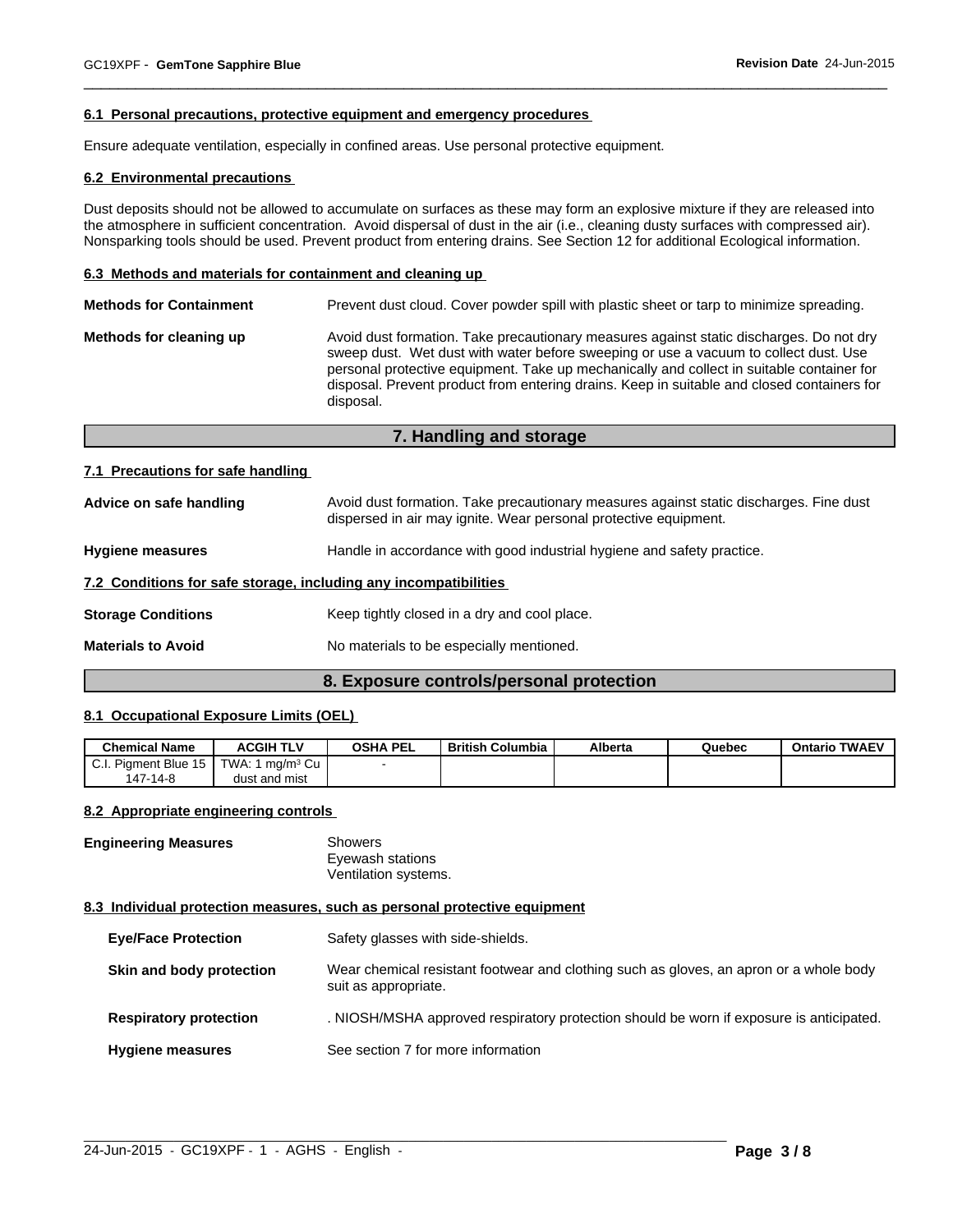# **9. Physical and chemical properties**

 $\overline{\phantom{a}}$  ,  $\overline{\phantom{a}}$  ,  $\overline{\phantom{a}}$  ,  $\overline{\phantom{a}}$  ,  $\overline{\phantom{a}}$  ,  $\overline{\phantom{a}}$  ,  $\overline{\phantom{a}}$  ,  $\overline{\phantom{a}}$  ,  $\overline{\phantom{a}}$  ,  $\overline{\phantom{a}}$  ,  $\overline{\phantom{a}}$  ,  $\overline{\phantom{a}}$  ,  $\overline{\phantom{a}}$  ,  $\overline{\phantom{a}}$  ,  $\overline{\phantom{a}}$  ,  $\overline{\phantom{a}}$ 

#### **9.1 Information on basic physical and chemical properties**

| <b>Physical state</b>              | Solid                    |                          |
|------------------------------------|--------------------------|--------------------------|
| Appearance                         | Powder                   |                          |
| Color                              | Blue                     |                          |
| Odor                               | Mild                     |                          |
| <b>Odor Threshold</b>              | No information available |                          |
| <b>Property</b>                    | <b>Values</b>            | Remarks • Methods        |
| рH                                 |                          | No information available |
| Melting/freezing point             |                          | No information available |
| <b>Boiling point/boiling range</b> |                          | No information available |
| <b>Flash Point</b>                 |                          | No information available |
| <b>Evaporation rate</b>            |                          | No information available |
| Flammability (solid, gas)          |                          | No information available |
| <b>Flammability Limits in Air</b>  |                          |                          |
| upper flammability limit           |                          | No information available |
| lower flammability limit           |                          | No information available |
| Vapor pressure                     |                          | No information available |
| Vapor density                      |                          | No information available |
| <b>Specific Gravity</b>            | 1.2                      |                          |
| <b>Water solubility</b>            | Insoluble in water       |                          |
| Solubility in other solvents       |                          | No information available |
| <b>Partition coefficient</b>       |                          | No information available |
| <b>Autoignition temperature</b>    |                          | No information available |
| <b>Decomposition temperature</b>   |                          | No information available |
| <b>Viscosity, kinematic</b>        |                          | No information available |
| Viscosity, dynamic                 |                          | No information available |
| <b>Explosive properties</b>        |                          | No information available |
| <b>Oxidizing Properties</b>        |                          | No information available |
| 9.2 Other information              |                          |                          |
| <b>Softening point</b>             | $85 - 95C$               |                          |
| Volatile organic compounds (VOC)   | None                     |                          |

# **10. Stability and Reactivity**

 $\_$  ,  $\_$  ,  $\_$  ,  $\_$  ,  $\_$  ,  $\_$  ,  $\_$  ,  $\_$  ,  $\_$  ,  $\_$  ,  $\_$  ,  $\_$  ,  $\_$  ,  $\_$  ,  $\_$  ,  $\_$  ,  $\_$  ,  $\_$  ,  $\_$  ,  $\_$  ,  $\_$  ,  $\_$  ,  $\_$  ,  $\_$  ,  $\_$  ,  $\_$  ,  $\_$  ,  $\_$  ,  $\_$  ,  $\_$  ,  $\_$  ,  $\_$  ,  $\_$  ,  $\_$  ,  $\_$  ,  $\_$  ,  $\_$  ,

#### **10.1 Reactivity**

No data available

#### **10.2 Chemical stability**

Stable

**content**

#### **10.3 Possibility of hazardous reactions**

None under normal processing.

#### **10.4 Conditions to Avoid**

Dust formation. Take precautionary measures against static discharges.

#### **10.5 Incompatible Materials**

None known based on information supplied.

#### **10.6 Hazardous Decomposition Products**

None known based on information supplied.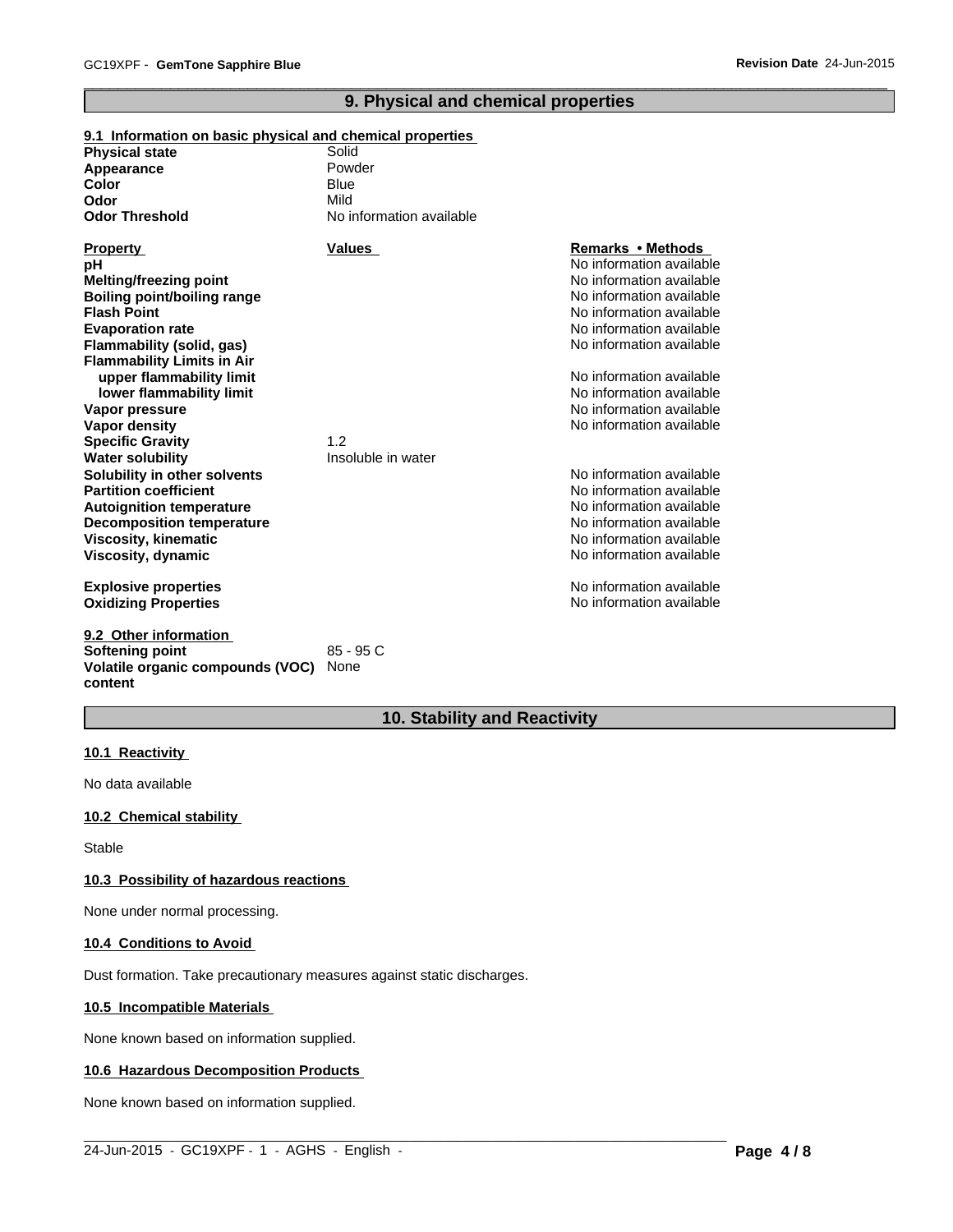# **11. Toxicological information**

 $\_$  ,  $\_$  ,  $\_$  ,  $\_$  ,  $\_$  ,  $\_$  ,  $\_$  ,  $\_$  ,  $\_$  ,  $\_$  ,  $\_$  ,  $\_$  ,  $\_$  ,  $\_$  ,  $\_$  ,  $\_$  ,  $\_$  ,  $\_$  ,  $\_$  ,  $\_$  ,  $\_$  ,  $\_$  ,  $\_$  ,  $\_$  ,  $\_$  ,  $\_$  ,  $\_$  ,  $\_$  ,  $\_$  ,  $\_$  ,  $\_$  ,  $\_$  ,  $\_$  ,  $\_$  ,  $\_$  ,  $\_$  ,  $\_$  ,

 $\overline{\phantom{a}}$  ,  $\overline{\phantom{a}}$  ,  $\overline{\phantom{a}}$  ,  $\overline{\phantom{a}}$  ,  $\overline{\phantom{a}}$  ,  $\overline{\phantom{a}}$  ,  $\overline{\phantom{a}}$  ,  $\overline{\phantom{a}}$  ,  $\overline{\phantom{a}}$  ,  $\overline{\phantom{a}}$  ,  $\overline{\phantom{a}}$  ,  $\overline{\phantom{a}}$  ,  $\overline{\phantom{a}}$  ,  $\overline{\phantom{a}}$  ,  $\overline{\phantom{a}}$  ,  $\overline{\phantom{a}}$ 

#### **11.1 Acute toxicity**

#### **Numerical measures of toxicity: Product Information**

**Unknown Acute Toxicity** 15% of the mixture consists of ingredient(s) of unknown toxicity

**Numerical measures of toxicity: Component Information**

**11.2 Information on toxicological effects** 

#### **Skin corrosion/irritation**

Product Information • May cause irritation Component Information • No information available

#### **Eye damage/irritation**

Product Information • May cause eye irritation Component Information

• No information available

#### **Respiratory or skin sensitization**

Product Information • No information available Component Information • No information available

#### **Germ Cell Mutagenicity**

Product Information

• Negative in the Ames test

• This product tested negative in a mouse lymphoma assay.

Component Information

• No information available

#### **Carcinogenicity**

Product Information

• Contains no ingredient listed as a carcinogen

Component Information

•

## **Reproductive toxicity**

Product Information • No information available Component Information

• No information available

# **STOT - single exposure**

No information available

#### **STOT - repeated exposure**

• No known effect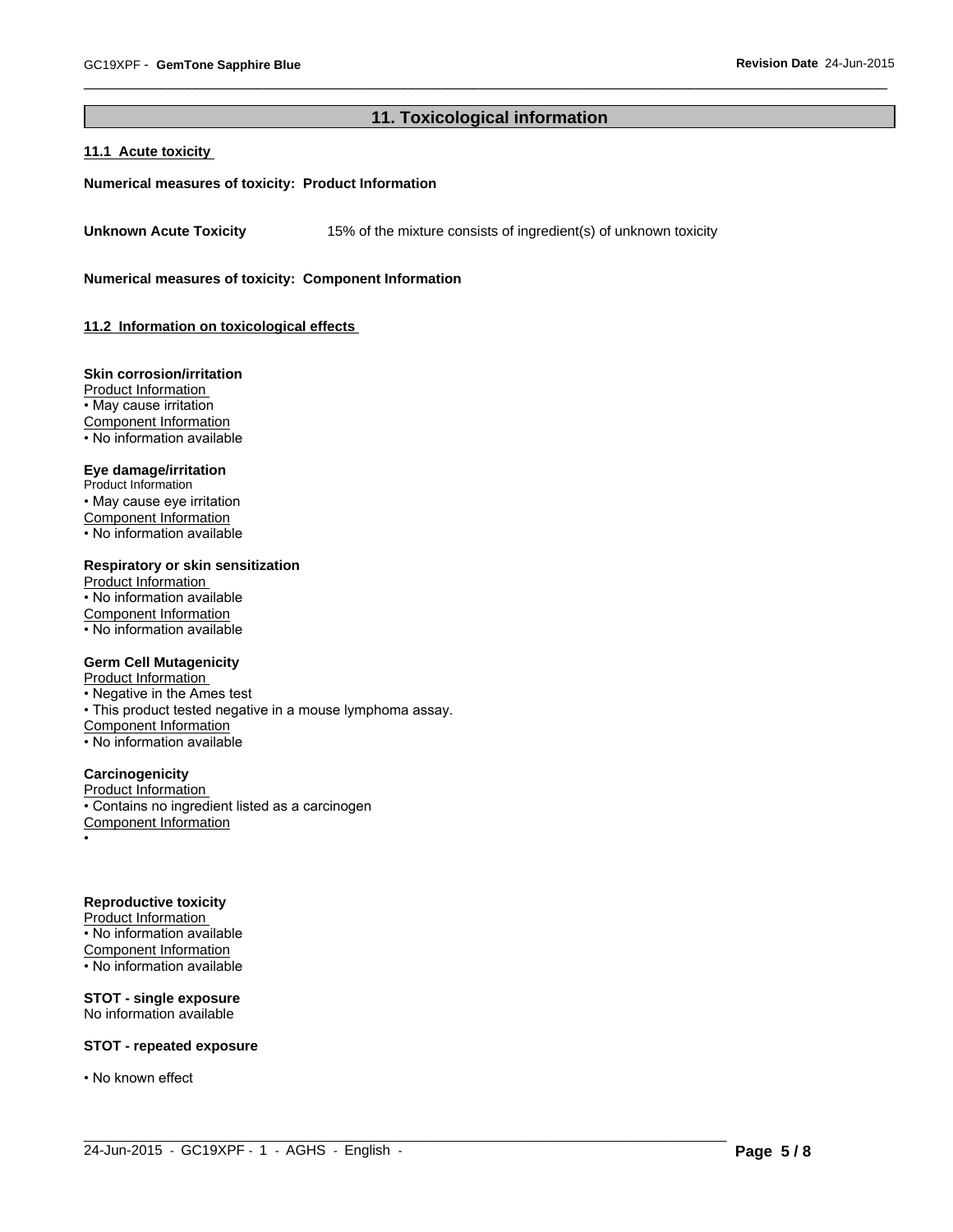# **Other adverse effects**

Target Organs • No information available Product Information • No information available Component Information • No information available

# **Aspiration hazard**

Product Information • No information available Component Information • No information available

# **12. Ecological information**

 $\overline{\phantom{a}}$  ,  $\overline{\phantom{a}}$  ,  $\overline{\phantom{a}}$  ,  $\overline{\phantom{a}}$  ,  $\overline{\phantom{a}}$  ,  $\overline{\phantom{a}}$  ,  $\overline{\phantom{a}}$  ,  $\overline{\phantom{a}}$  ,  $\overline{\phantom{a}}$  ,  $\overline{\phantom{a}}$  ,  $\overline{\phantom{a}}$  ,  $\overline{\phantom{a}}$  ,  $\overline{\phantom{a}}$  ,  $\overline{\phantom{a}}$  ,  $\overline{\phantom{a}}$  ,  $\overline{\phantom{a}}$ 

# **12.1 Toxicity**

**Ecotoxicity No information available** 

16.75 % of the mixture consists of components(s) of unknown hazards to the aquatic environment

#### **Ecotoxicity effects**

#### **12.2 Persistence and degradability**

No information available.

### **12.3 Bioaccumulative potential**

Discharge into the environment must be avoided

| Chamica.                                                                                                                | loa        |
|-------------------------------------------------------------------------------------------------------------------------|------------|
| Name                                                                                                                    | Pow        |
| <b>Blue</b><br>$\cdot$ $-$<br>$\cdots$<br>. .<br>- 132<br>$\mathbf{v}$<br>$\sim$<br>$\cdot$<br>$\overline{\phantom{a}}$ | c c<br>o.o |

# **12.4 Mobility in soil**

No information available.

#### **12.5 Other adverse effects**

No information available

## **13. Disposal Considerations**

## **13.1 Waste Disposal Guidance**

Dispose of in accordance with federal, state, and local regulations.

### **14. Transport Information**

| <b>DOT</b>  | Not regulated |
|-------------|---------------|
| <b>MEX</b>  | Not regulated |
| <b>IMDG</b> | Not regulated |
| <b>IATA</b> | Not regulated |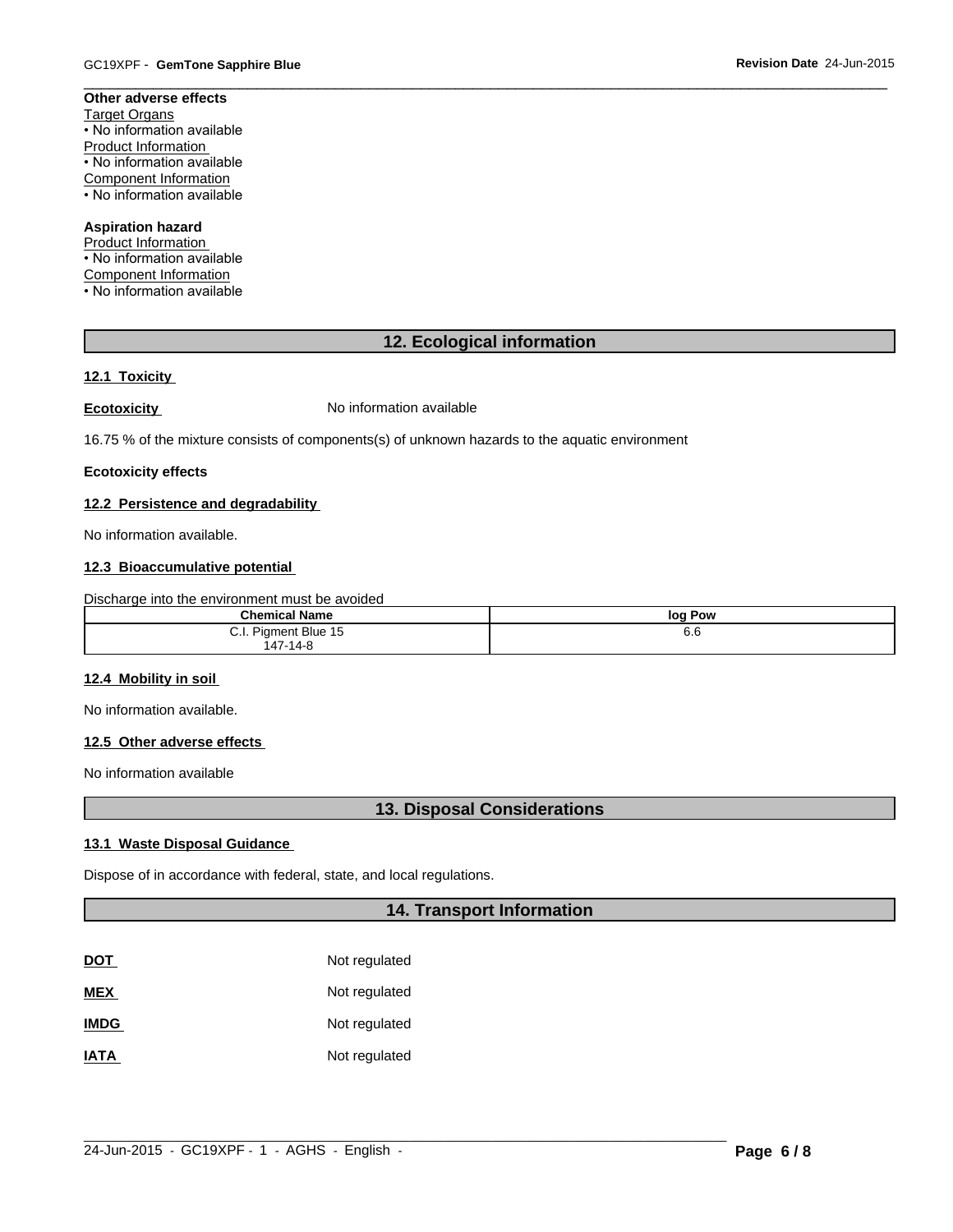### **15. Regulatory information**

 $\overline{\phantom{a}}$  ,  $\overline{\phantom{a}}$  ,  $\overline{\phantom{a}}$  ,  $\overline{\phantom{a}}$  ,  $\overline{\phantom{a}}$  ,  $\overline{\phantom{a}}$  ,  $\overline{\phantom{a}}$  ,  $\overline{\phantom{a}}$  ,  $\overline{\phantom{a}}$  ,  $\overline{\phantom{a}}$  ,  $\overline{\phantom{a}}$  ,  $\overline{\phantom{a}}$  ,  $\overline{\phantom{a}}$  ,  $\overline{\phantom{a}}$  ,  $\overline{\phantom{a}}$  ,  $\overline{\phantom{a}}$ 

#### **15.1 International Inventories**

| <b>TSCA</b>          | Complies                 |
|----------------------|--------------------------|
| <b>DSL</b>           | $\overline{\phantom{0}}$ |
| <b>EINECS/ELINCS</b> | -                        |
| <b>ENCS</b>          | $\overline{\phantom{0}}$ |
| <b>IECSC</b>         | $\overline{\phantom{0}}$ |
| <b>KECL</b>          | -                        |
| <b>PICCS</b>         | -                        |
| <b>AICS</b>          | -                        |
| <b>NZIOC</b>         | -                        |

**TSCA** - United States Toxic Substances Control Act Section 8(b) Inventory

**DSL** - Canadian Domestic Substances List

**EINECS/ELINCS** - European Inventory of Existing Commercial Chemical Substances/EU List of Notified Chemical Substances

**PICCS** - Philippines Inventory of Chemicals and Chemical Substances

**ENCS** - Japan Existing and New Chemical Substances

**IECSC** - China Inventory of Existing Chemical Substances

**KECL** - Korean Existing and Evaluated Chemical Substances

**PICCS** - Philippines Inventory of Chemicals and Chemical Substances

**AICS** - Australian Inventory of Chemical Substances

**NZIoC** - New Zealand Inventory of Chemicals

#### **15.2 U.S. Federal Regulations**

#### **SARA 313**

Section 313 of Title III of the Superfund Amendments and Reauthorization Act of 1986 (SARA). This product does not contain any chemicals which are subject to the reporting requirements of the Act and Title 40 of the Code of Federal Regulations, Part 372

#### **15.3 Pesticide Information**

Not applicable

#### **15.4 U.S. State Regulations**

| <b>16. Other information</b> |                        |                       |                          |                                           |
|------------------------------|------------------------|-----------------------|--------------------------|-------------------------------------------|
| <b>NFPA</b>                  | <b>Health Hazard -</b> | Flammability -        | Instability -            | <b>Physical and chemical</b><br>hazards - |
| <b>HMIS</b>                  | <b>Health Hazard 1</b> | <b>Flammability 1</b> | <b>Physical Hazard 0</b> | Personal protection X                     |

**Legend:** 

*ACGIH (American Conference of Governmental Industrial Hygienists) Ceiling* (C) *DOT (Department of Transportation) EPA (Environmental Protection Agency) IARC (International Agency for Research on Cancer) International Air Transport Association (IATA) International Maritime Dangerous Goods (IMDG) NIOSH (National Institute for Occupational Safety and Health) NTP (National Toxicology Program) OSHA (Occupational Safety and Health Administration of the US Department of Labor) PEL (Permissible Exposure Limit) Reportable Quantity (RQ) Skin designation* (S\*) *STEL (Short Term Exposure Limit) TLV® (Threshold Limit Value) TWA (time-weighted average)*

**Prepared By** DayGlo Color Corp.